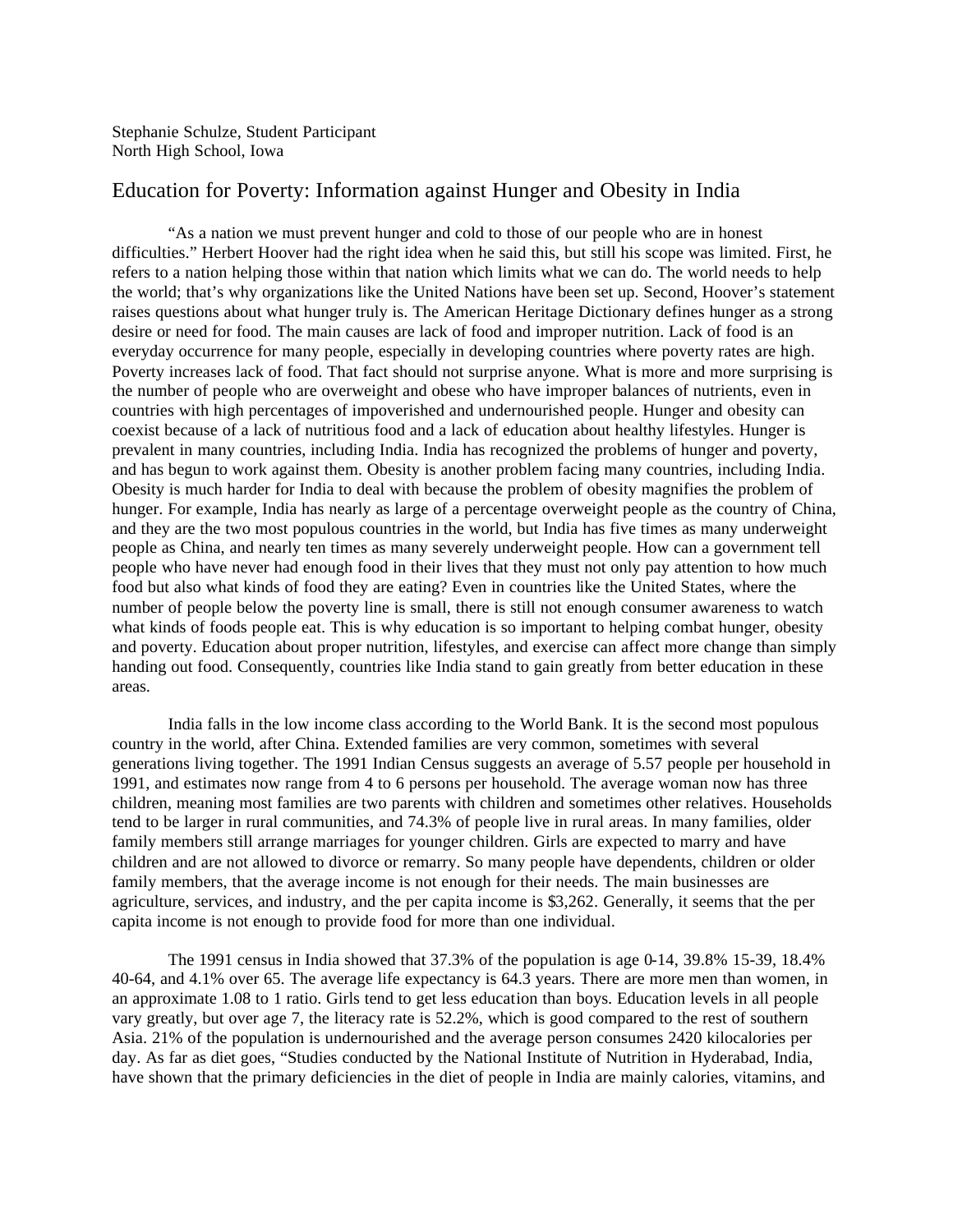minerals" (www.unu.edu/unupress/food/8F021e/8F021E05.htm). Reducing poverty allows people to buy more food and more nutritious food, thereby fulfilling these deficiencies.

There is a certain level of poverty at which a family or individual cannot buy the necessary amount of food to sustain him/her/itself. People who depend on agricultural may find it even more difficult to find day to day money or goods on which to sustain themselves, as they have one or two harvests per year. Poverty affects the environment to the extent that impoverished people tend to reside in unsanitary living conditions. This in turn increases disease, making it hard to work and earn money to buy food. Any of the rural areas these people inhabit will also not be cleaned up by sewer and water facilities as it might be in higher income neighborhoods or urban areas.

Poverty is caused by unemployment and underemployment, as well as gender and class inequities. Hunger is caused by poverty and inadequate access to food. Obesity can be caused by lack of money to buy nutritious food, or simply by inadequate access to it. As these causes are eliminated, the problems of poverty, hunger, and obesity will disappear.

Poverty also affects women and female children the most. A combination of poverty and class structure cause more maltreatment of female children, including neglecting infants and children, underfeeding young girls, killing infants, or aborting fetuses, only based on gender. This makes the male to female ratio rather high in India, 1.08 to 1. Fewer females live to adulthood and this can limit reproduction of the next generation. Women cannot support families as easily as men can, so women do not play as large of a part in economic decisions. Poverty can result from women not being financially independent (http://www.jadski.com/kerala/f1famaliesinindia.htm).

Poverty is an economic problem that requires economic policy to reach a solution. Poverty plays a big part in determining economic policy. Unemployment is a major cause of poverty, so economic policies aimed at providing employment help greatly in reducing poverty. The entire point of having economic policies is to make sure everyone gets enough. Money changes hands as required by economic policy, so economic policy should be and is designed to put that money into the hands of people who need it. An example from America is the recent situation with Hurricane Katrina. Displaced and poor individuals are receiving federal money to help repair their homes and afford food, shelter, and other essentials while they wait. The poor are making a huge impact on economic policy. Money in the hands of the impoverished allows them to buy food, reducing overall hunger.

Hunger is a major problem in India. One-fifth of the population is undernourished (21%). The Indian Gross Domestic Product is very large, but per capita it is small because of the huge population. There are many food programs, some from the National Institute of Nutrition, that distribute food and help farmers grow higher yielding crops. However, more food does not always mean more nutritious food, and programs cannot serve everyone. Calorie intake is only part of the problem even though it causes hunger. Excesses of refined sugar and animal based oils and fats combined with lack of physical activity can cause obesity, and Vitamin and mineral deficiencies like Vitamin A and Iodine also cause health problems in overweight people who then become a burden on the health care system and the economy. The environment can be affected by the types of crops farmers choose to plant, due to leeching of nutrients from the soil. Knowledge of the new crops is vital to maintaining the environment in its current state. Biotechnology is being employed to create food, and India has taken this plight very seriously, creating a Department of Biotechnology within the national government. This department is able to look at the effects of creating new species of plants from the point of view of affecting the economy, environment, and the people of India. Because so many people rely on agriculture in rural areas (70%), this department is very important in determining these people's economic status.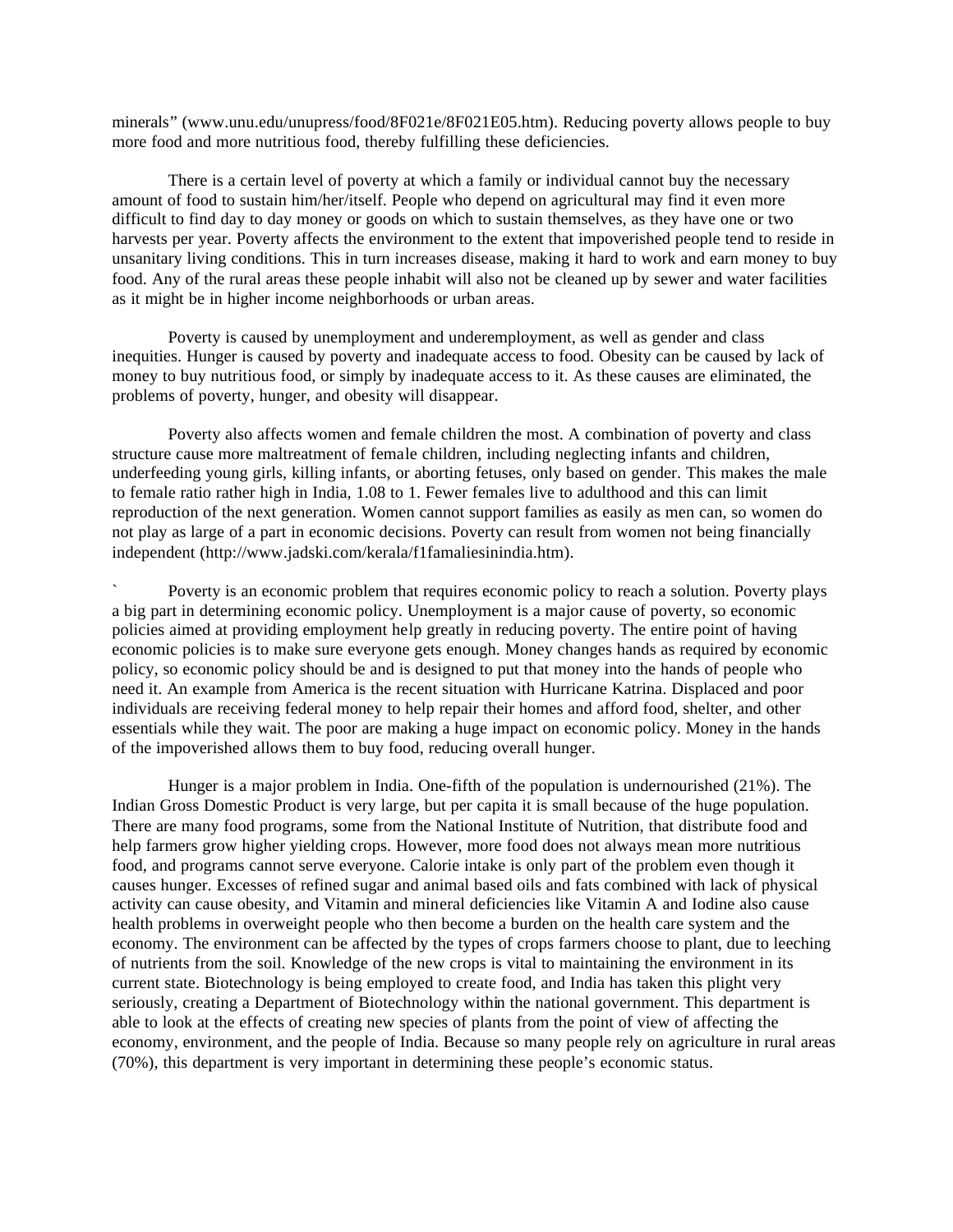The current poverty situation is fairly severe. As of 2000, 30.2% of the rural population and 28.6 % of the total population was below the national poverty line (FAO Statistics Division). In the same year, 35% of the population lived on less than one US dollar per day. However the poorest one-fifth of the population held 8.9% of the national income. This may seem small, but the same value for the United States was 5.4%, showing a greater disparity in incomes in the US than in India. In other words, while Indians do not make as much money, there are not as many extreme cases of poverty or wealth. The World Bank reports that as of July 2005, as many as 260 to 290 million people in India lived in poverty.

The absolute number of people in India who are undernourished increased between 1996 and 2001, from 203 million to 221.1 million. This was after a decrease in the previous five years of nearly 12.8 million (FAO Stat div). However, the percent of undernourished people is decreasing, so depending on what values are reported, the situation may look good or bad. Unfortunately children seem to be off to a particularly bad start in India. In 1999-2000, 47% of children under age five were moderately or severally underweight, and 18% were severely underweight. The bottom line is that India needs to reduce absolute number of people that are malnourished, including the hungry and obese.

Obesity currently affects over a billion people worldwide (FAO Statistics Division). Perhaps not surprisingly, obesity is more prevalent in large cities. The main measure of obesity is Body Mass Index. A BMI of 25 or above is overweight and 30 or above is obese. Some effects of obesity are increased susceptibility to diseases like diabetes, and a greater chance of getting some types of cancer. The problem of obesity can be solved by educating people on healthy food and lifestyles and in some cases by providing more income to buy more nutritious food.

Reducing poverty provides income for people. Income generally means the ability to buy more food and higher quality food. Higher quality means more nutritious, or having more of the necessary vitamins or minerals. Also, income means farmers may be able to grow different crops so that the fields can gain back some of the nutrients they may have lost. Income allows people to feel more secure. The main difference between living below the line of poverty and above it is the amount of security in case of problems. Farmers do not have to worry as much in years of drought if they have saved money from extra income in previous years.

A further reaching implication of lessening or eliminating poverty is the ability to assist other countries, politically and economically. Politically, if India could eliminate poverty, or even greatly reduce it, India would set a magnificent example for every other country in the world because there is currently such a large amount of poverty. Every country has some poverty of one degree or another, and all of it needs to be managed. Economically, reduction of poverty means the freeing of resources for other projects like education, public works, or national defense, as India wishes. It also means the ability to invest in other developing nations in the same geographic area, such as Bhutan, Nepal, and Maldives.

My recommendation is a three faceted attack in which two of the facets address general malnourishment, the second of which also encompasses lifestyle and children issues, and one facet directly toward poverty. First, there should be a focus headed by, but not limited to, the government to produce more nutritious foods and make them available to all Indians. There are already departments of Biotechnology (DBT) and Sugar and Edible Oils (DSEO). I would like the DBT to step up in promoting food that has not only been genetically modified to yield more crops, but also on food that has been modified to have vitamins that Indians might otherwise lack. The DSEO should strongly encourage people to consume complex carbohydrates and vegetable oils over refined sugars and animal based oils and fats. Both of these will help to reduce the current amount of undernutrition by still providing policies on food that encourage calorie consumption, but will also reduce the current amount of obesity by having the government encourage people to make healthier choices both in what they grow and in what they eat.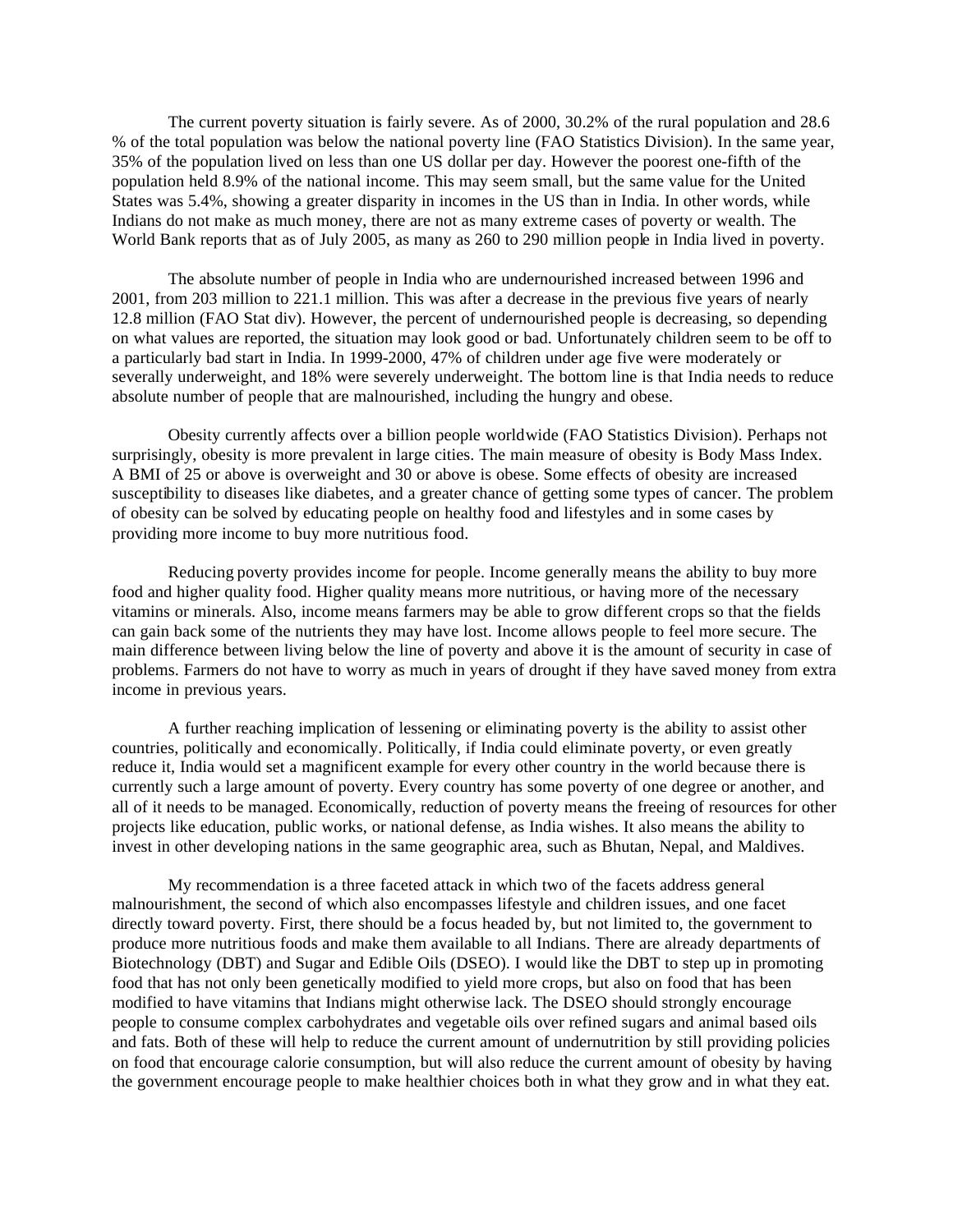Second, all students should be educated at school about the importance of eating habits. Education in India is not provided at the current time for all students, but already improvements have been made (World Bank). I would recommend a program that educated students about nutrition, including physical activity and eating the correct foods in good proportions. While many students do not lack activity when they are young, reinforcing good behavior patterns throughout several years of schooling may encourage students to remain active. Students should specifically be taught that being overweight results from an imbalance in intake and output of calories. There should also be reinforcement in that all food provided by the school should reflect these lessons, including moderate amounts of fat, vitamin and mineral-rich foods, protein, and fresh seasonal vegetables and fruits. This also means that all schools should have some kind of food program at school, even if it only encourages students to learn in order to get food. "Food for Education" programs already exist, and help poor students get food so that they can concentrate on learning. This educational component will also help prevent obesity in the future by promoting positive lifestyles now.

Third, key organizations within India that have the ability should provide more employment opportunities, especially to farmers living in rural areas. Farmers need this extra employment to supplement the income they get from harvesting once a year. Some programs instead might be changes to economic policy that encourage employment, like increasing minimum wage. The Center for Research on Sustainable Agriculture and Rural Development has recommended that an extensive rural works program be initiated, particularly for the benefit of rural farmers who need work to supplement their income. The program would include employment 100 days per year, and would supplement income enough to get many households above the poverty threshold (www.mssrf.org/events\_conferences/content\_events/ pedro.htm). The center's plan is a good example of the type of comprehensive program that would help reduce poverty. Increasing income will make it so that the government is not so hard pressed to provide money in years of bad drought to the people who do not have enough savings to live through the next year.

India is a country of many languages, religions, and different people with different beliefs. Large and sometimes extended families live together. These beliefs have formed India into a class society generally based on money. Poverty is very common because the per capita income is not enough to support larger families. Poverty also strikes women and children harder than men because of this class society. Without more money distributed to people in India, poverty will remain common. Poverty is common, as is hunger, but surprisingly, the occurrence of obesity is quickly on the rise not only in India but world wide. Trends indicate that poverty may be in slight decline, but absolute number of undernourished individuals is on the rise in India. Education is not as good as in some places in the world, but India's literacy rate is relatively good compared to other countries in south Asia. Eliminating the causes of these three problems—poverty, hunger, and obesity—is the key to solving the problems. This should affect new economic policy about unemployment. Taking an aggressive stance against these problems will set an example for the rest of the world, particularly about the relatively new problem of obesity. My recommendation of three parts, producing more nutritious food and making it available, educating young students on food and physical activity, and providing employment opportunities, especially in rural areas, is an answer to the problems of hunger, poverty, and obesity in India.